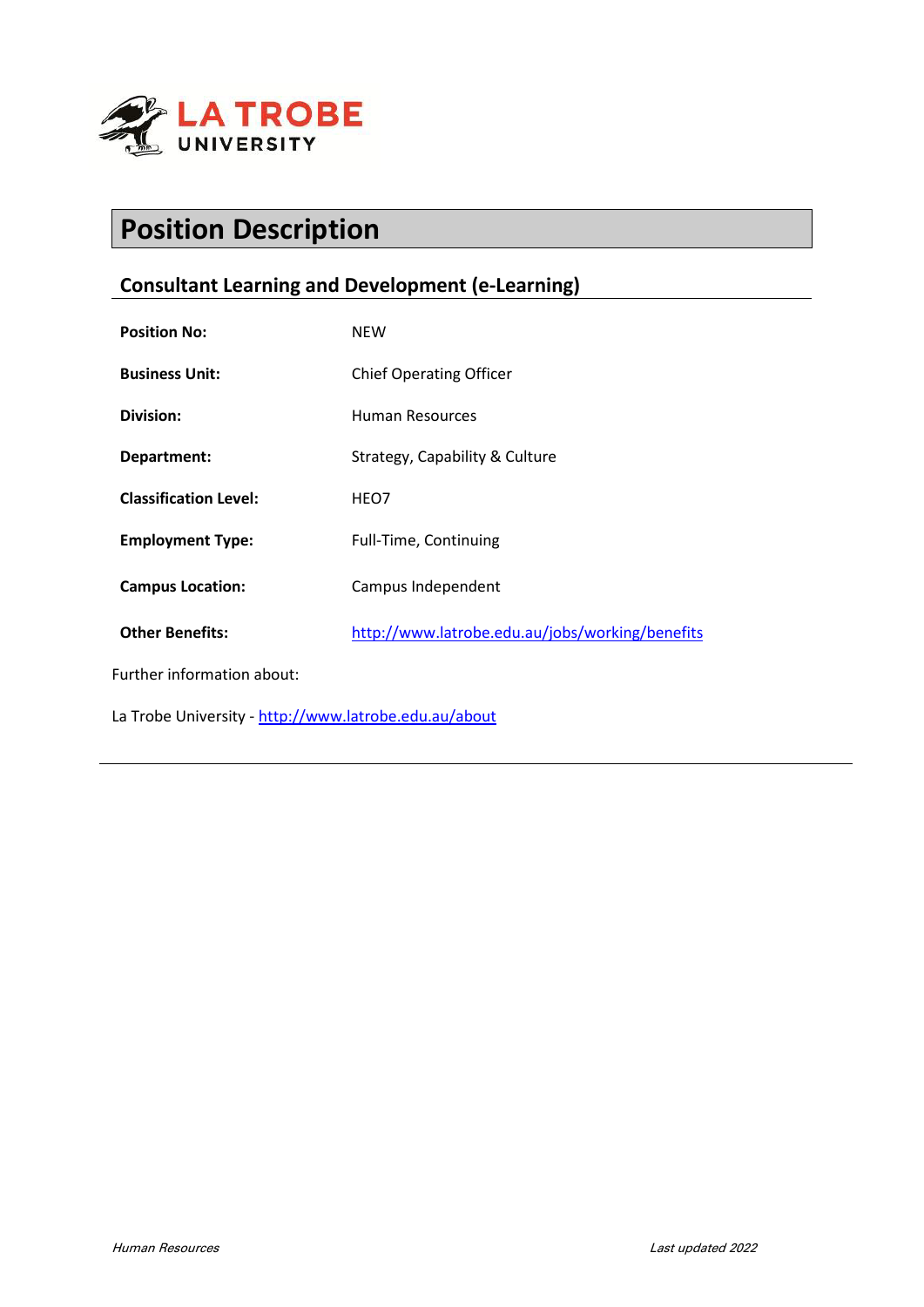#### **Position Context/Purpose**

Reporting to the Manager Capability and Development, within the Strategy, Capability & Culture department, this position will support the development and delivery of high-quality learning solutions, programs and initiatives that assist with organisational and individual capability and skill development.

The primary purpose for the Consultant Learning and Development (e-Learning) is to support the creation and maintenance of innovative and engaging e-learning materials. The role will have specific responsibility for creating and managing the induction, capability, leadership and learning and development e-learning modules for the University, as well as seeking out new opportunities for digital learning, and supporting the introduction of already identified e-learning modules. The role requires creativity, attention to detail and an ability to extrapolate, understand and infer learning content and materials, in order to design e-learning programs that support the realisation of learning outcomes. The successful candidate will need to consult and collaborate with stakeholders to understand training & development needs, and design innovative modules to meet these needs.

## **Duties at this level will include:**

- Applies substantial theoretical knowledge or expertise to bring together and interpret information to develop innovative methodologies or solutions.
- Responsible for independently monitoring, reviewing and developing procedures in own functional area, and tailors solutions where a range of interests have to be accommodated, often requiring working with contributors with different areas of expertise.
- Anticipates customer needs/requests, identifying opportunities and facilitating change management.
- Performs tasks requiring the application of substantial theoretical and/or professional knowledge and experience to a range of issues and circumstances requiring considerable interpretation.
- Operational responsibility for staff delivering significant administrative or professional services, including the provision of advice on procedures, systems, priorities and budgets for the function concerned to more senior managers.
- Provides consultancy advice to others. May be recognised within or outside a business unit or equivalent as the expert in a specialised area of theoretical, policy or technical complexity.
- Independently monitors, reviews and develops procedures in own functional area.

## **Specific duties/accountabilities for this position will include:**

- Develops proposals or recommendations and provides advice to staff at higher levels on program objectives and area of expertise, providing consultancy advice and recognised within or outside the team as the expert in e-Learning technical complexity.
- Create innovative and engaging e-learning materials and digital development tools for existing or new development programs.
- Refresh and amend existing modules for accuracy and improved user experience, and seek out opportunities to further enhance learning potential by utilising more e-learning tools/strategies.
- Instructional design: interpret technical, regulatory, legislative or job specific content to design a learning experience that meets learning and business objectives.
- Manage the end-to-end design process to ensure training content and learning methodologies are reflective of a customer service driven culture.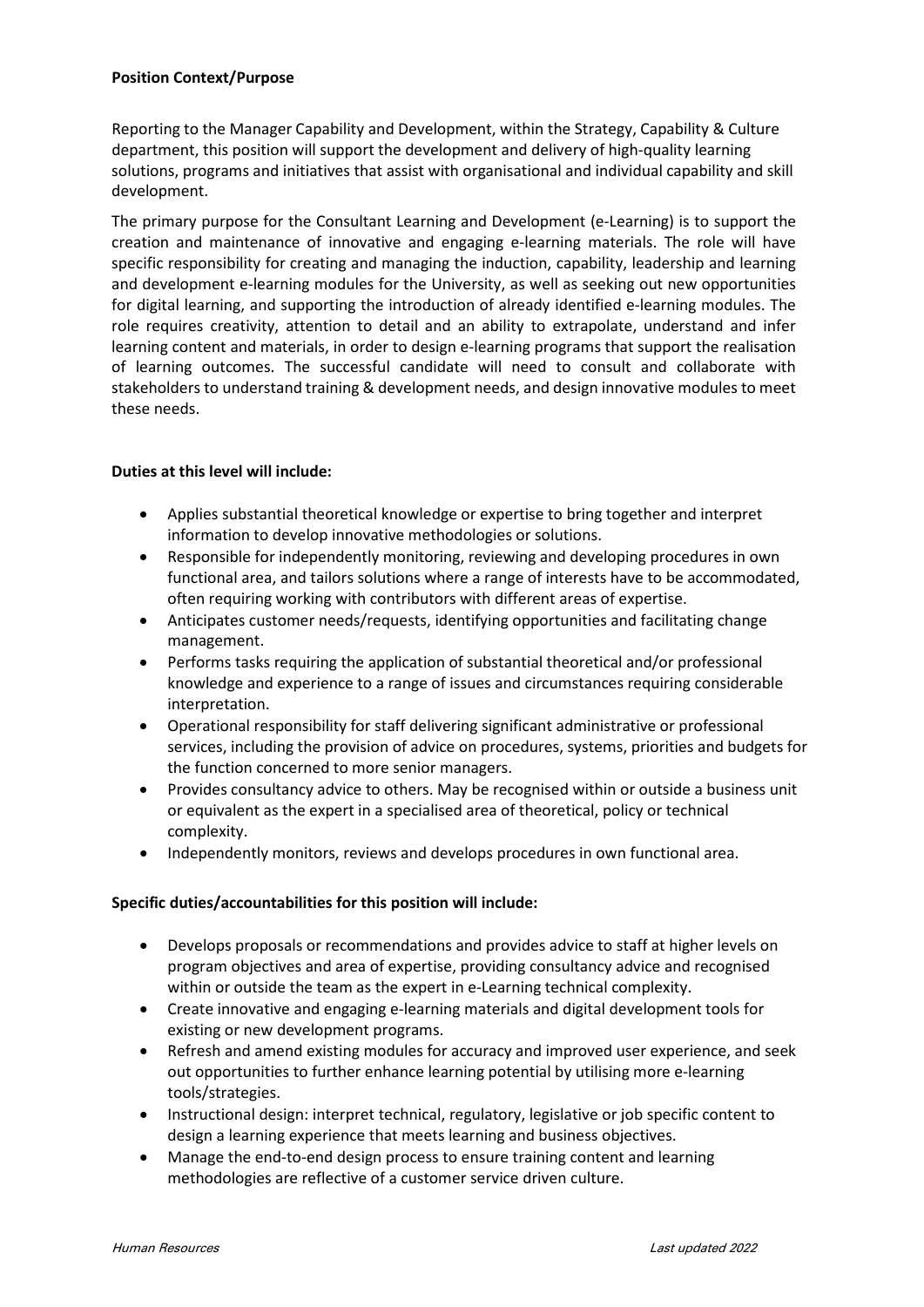• Build awareness and knowledge of others within the team and Division about the potential and benefits of utilising e-learning tools and strategies and promote new trends and industry advances in e-learning and digital technology.

#### **Essential Criteria**

#### **Skills and knowledge required for the position**

- A degree in any area relevant to the position with at least 4 years subsequent experience; or extensive experience and management expertise; or an equivalent alternate combination of relevant knowledge, training and/or experience.
- Qualification in learning and development or related discipline.
- Excellent interpersonal skills, especially the capacity to work collaboratively and cooperatively in small teams.
- Demonstrated organisation and problem-solving skills, with an ability to manage several different projects concurrently.
- Demonstrated ability to form a detailed knowledge of the interrelationships between a range of content, topics, policies and activities.
- Ability to develop innovative methodologies and solutions and take a leading role in the application of proven techniques involving considerable theoretical and technical sophistication.
- Demonstrated ability to manage multiple stakeholders to achieve stated outcomes.
- Demonstrated application of best practice learning methodologies in design of learning solutions and assessment.
- Experience creating engaging and innovative learning content.
- Proven experience in e-learn/ instructional design for mid-sized organisations.
- Experience using Articulate, SAP Litmos, and Moodle highly desirable.
- Experience designing online Staff Induction programs highly desirable.

#### **Capabilities required to be successful in the position**

- Ability to work collaboratively, demonstrate inclusivity and tailor communication in a way that is meaningful to the audience – consistently modelling accountability, connectedness, innovation and care.
- Demonstrated creative and critical thinking, ability to generate ideas to solve local problems and recommend improvements.
- Ability to cultivate and create space for creativity and innovation, enabling staff members to solve local problems and identify improvements to current work practices.

#### **Essential Compliance Requirements**

To hold this La Trobe University position the occupant must:

- hold, or be willing to undertake and pass, a Victorian Working With Children Check; AND
- take personal accountability to comply with all University policies, procedures and legislative or regulatory obligations; including but not limited to TEQSA and the Higher Education Threshold Standards.

#### **Other Information**

The position description is indicative of the initial expectation of the role and subject to changes to University goals and priorities, activities or focus of the job.

#### **Position Flexibility**